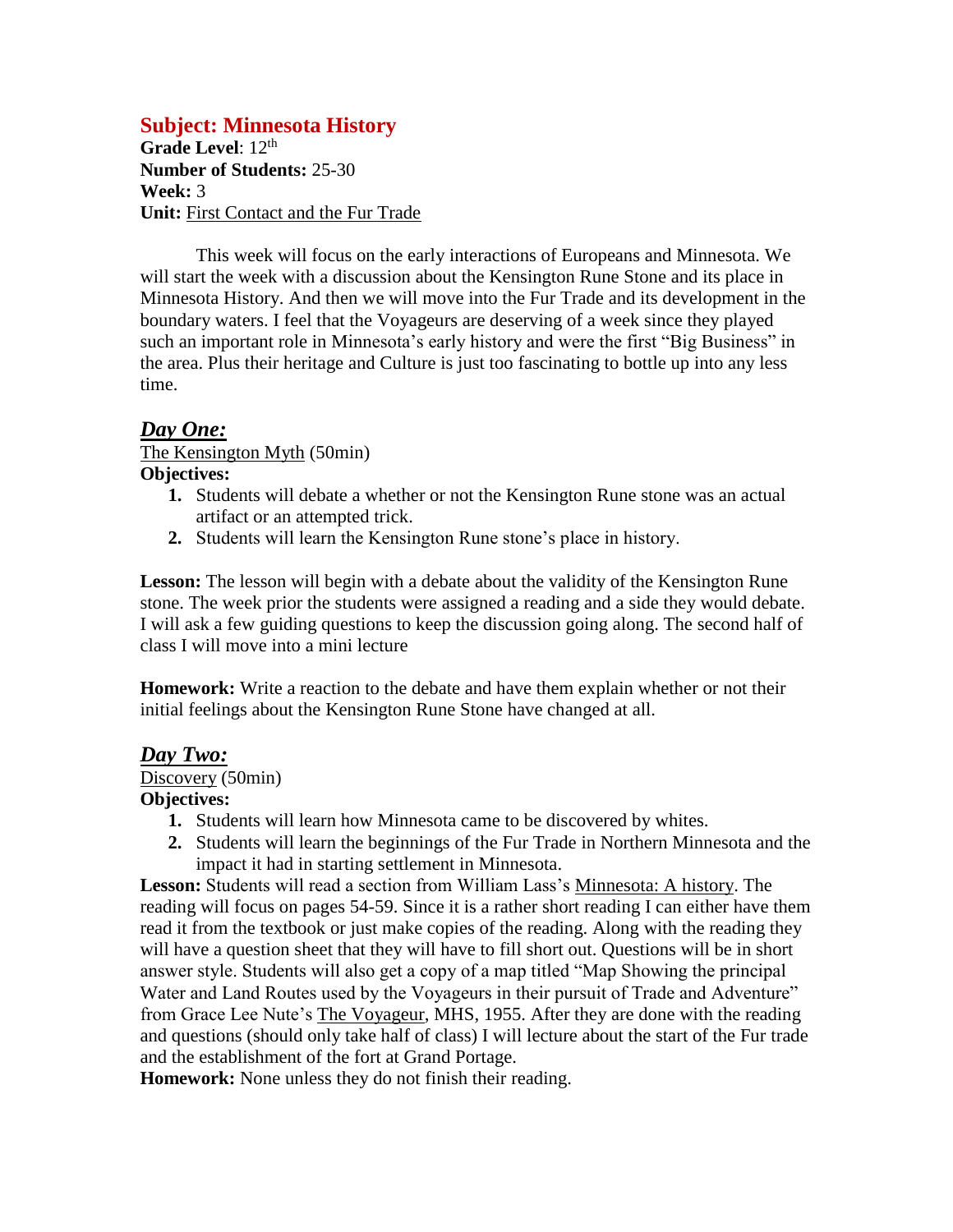# *Day Three:* The Pork Eaters (50min) **Objectives:**

- **1.** Students will learn the jobs of the "Pork Eaters" as part of the Fur Trade.
- **2.** Students will listen to songs of the Voyageurs and write a short paragraph about what they think about each song.

**Lesson:** The first part of the lesson I will give a brief lecture about what the job of the "Pork Eaters", or members of a Canoe team was. After this I will play a number of different songs from Theodore C Blegen's "Songs of the Voyageurs". Students will be asked to write a short paragraph about each song and what it makes them think about the Voyageurs.

### **Homework:** None

### *Day Four:* The Winterers (50min) **Objectives:**

**1.** Students will learn what camp life was like for those Voyageurs who spent the winters in the forests of Northern Minnesota and be able to write a short story about it.

Lesson: Students will be given a list of a number of different terms associated with camp life and the Wintering Voyageurs. These terms relate to life in general in the north woods, the relationship they had with the Natives, and their relationships with the pork eaters. Students will work in groups of three to find definitions for the terms using classroom resources. Once they have all terms defined they will have to write a short story in which they use all the terms. The story can be about anything they want related to the Voyageurs as long as they use all the terms. With about 15 minutes left in class each threesome will come to the front of class and read their story. The reading must be evenly split between the three members.

### **Homework:** None

### *Day Five:*

The Voyageur Wars (50min)

#### **Objectives:**

- **1.** Students will learn how different wars around the world influenced the Fur Trade in Minnesota.
- **2.** Students will learn the effects of the competition between rival fur trading companies.

**Lesson:** The lesson will start with a 25 minute PowerPoint about how with each new war in the outside world, yet another Fur Trading company would enter the region hoping to make their riches. Topics of this lecture will include the XY Company, the American Fur